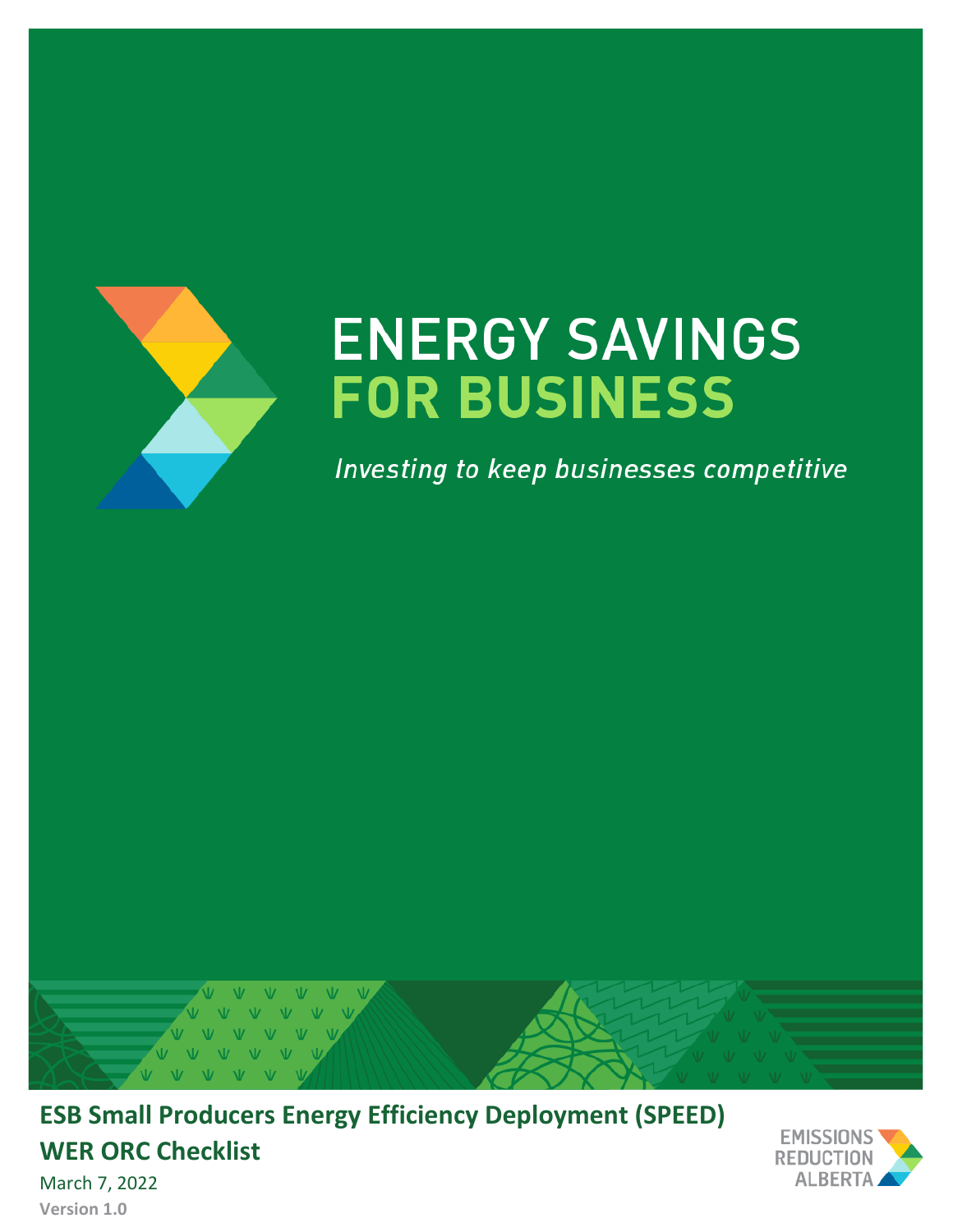## **Table of Contents**

V V V V V V V  $V$   $V$   $V$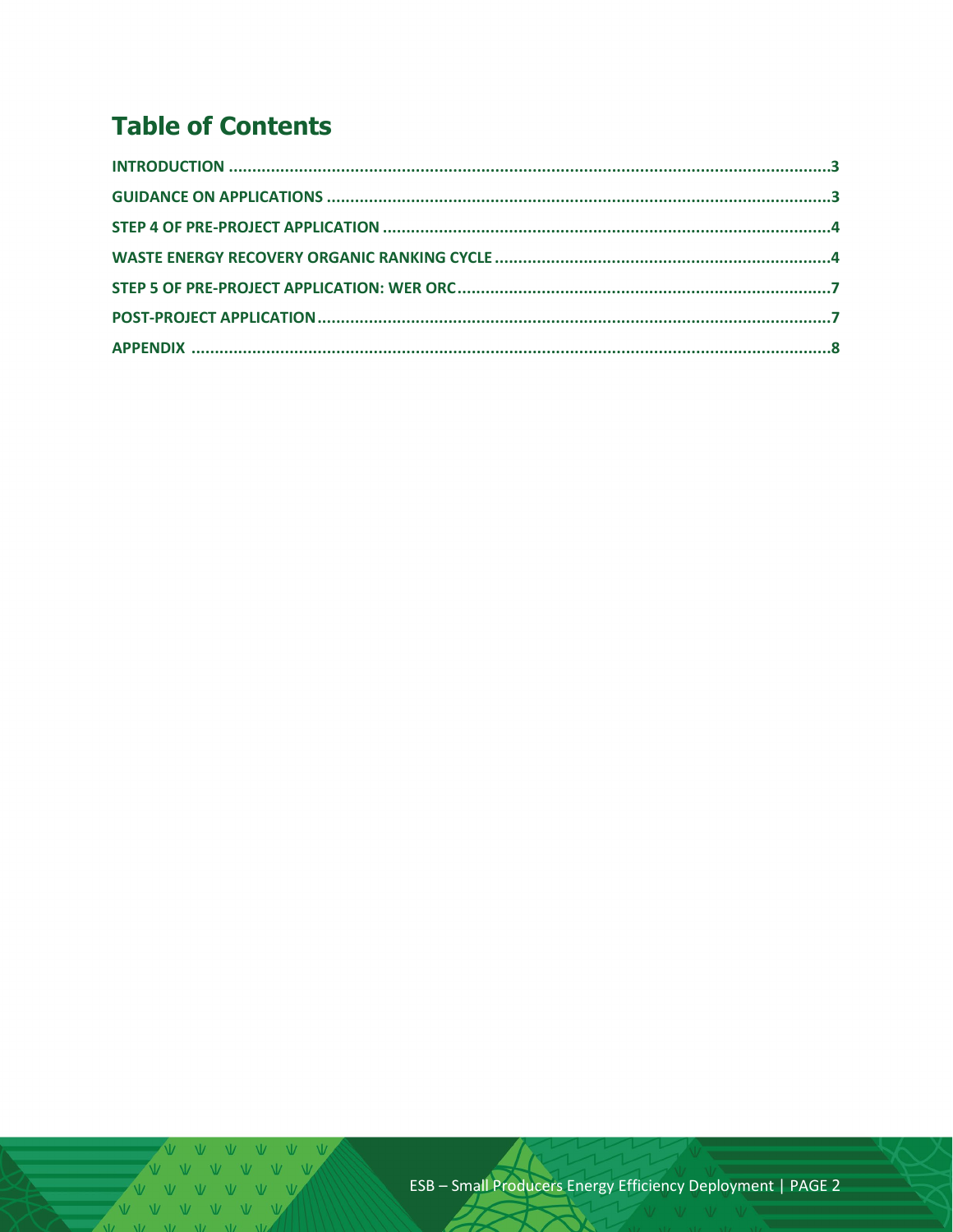#### <span id="page-2-0"></span>**INTRODUCTION**

This document is intended as a guide to support the submission of accurate and complete Waste Energy Recovery (WER) Organic Rankine Cycle (ORC) project applications. All applicants with WER ORC projects should ensure the application meets the SPEED Eligibility Requirements set out in the Participant Terms and Conditions, Contractor Code of Conduct and Eligible Measures List. The applicant must submit the requested documentation and answer the questions contained within this document.

This checklist includes guidance for what needs to be entered in each input field at Step 4 and Step 5 of the Application process. Step 5 specifically describes which documents need to be uploaded and their purpose.

#### <span id="page-2-1"></span>**GUIDANCE ON APPLICATIONS**

The following sections provide guidance on WER ORC applications, ensuring that they are complete, accurate and comprehensive.

The applicant and/or contractor will also need to provide the following information in Step 4 and Step 5 of the application submission, as further described in the tables below.

ESB – Small Producers Energy Efficiency Deployment | PAGE 3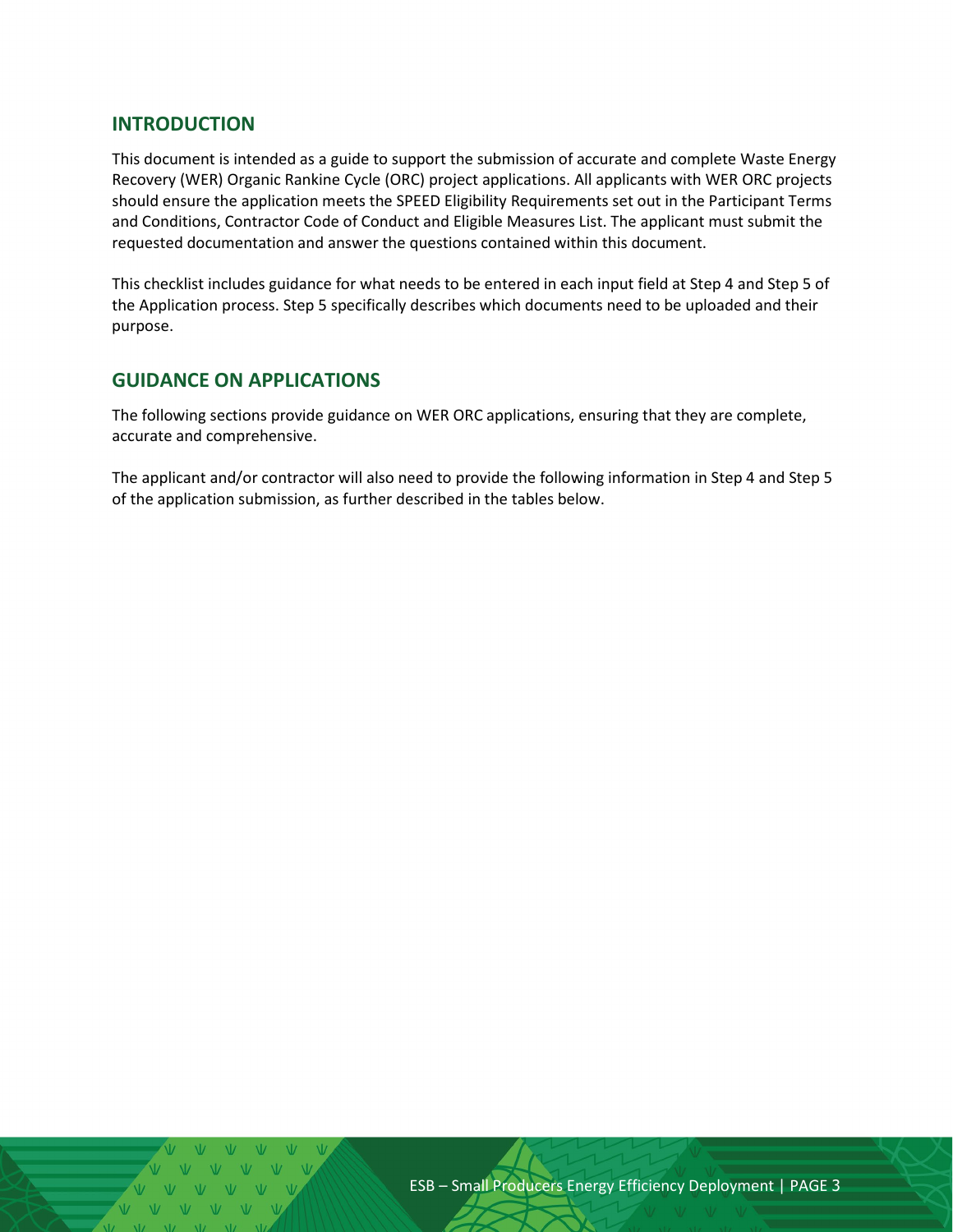### <span id="page-3-0"></span>**STEP 4 OF PRE-PROJECT APPLICATION**

#### <span id="page-3-1"></span>**WASTE ENERGY RECOVERY ORGANIC RANKING CYCLE**

- WER ORC 25% Utilization
- WER ORC 50% Utilization

*Application Tip: Please complete the system efficiency calculation outlined in the table below before you select the measure.*

| <b>Field</b>                           | <b>What to Enter</b>             | <b>How Data or Input Provided is</b> |  |
|----------------------------------------|----------------------------------|--------------------------------------|--|
|                                        |                                  | <b>Used</b>                          |  |
| Quantity                               | Enter the number of measures     | · Calculate eligible incentive.      |  |
|                                        | being installed. For WER ORC,    | · Post-project QA/QC.                |  |
|                                        | this should be "1".              |                                      |  |
| Rated Generator Capacity (kW)          | Enter the size of the generator  | · Calculate eligible incentive.      |  |
|                                        | in kW.                           | · Post-project QA/QC.                |  |
| <b>Working Fluid</b>                   | Enter the working fluid for the  | · Post-project QA/QC.                |  |
|                                        | system.                          |                                      |  |
| Describe Thermal Energy Waste          | Describe the device, location    | · Post-project QA/QC.                |  |
| Source                                 | and system from where the        |                                      |  |
|                                        | thermal energy is coming.        |                                      |  |
| Mass Flow Rate of Waste Heat           | Enter the annual average mass    | · Calculate eligible incentive.      |  |
| (kg/hr)                                | flow rate for the waste heat     | · Post-project QA/QC.                |  |
|                                        | source fluid (e.g., flue gases). |                                      |  |
| Temperature of Waste Heat              | Enter the annual average         | · Calculate eligible incentive.      |  |
|                                        | temperature in degrees Celsius   | · Post-project QA/QC.                |  |
|                                        | for the waste heat source fluid. |                                      |  |
| <b>Annual Electrical Energy Output</b> | Please enter the estimated       | · Calculate eligible incentive.      |  |
| (kWh)                                  | annual electrical energy output  | · Post-project QA/QC.                |  |
|                                        | of the ORC system in kWh.        |                                      |  |
| <b>ORC Equipment Specification</b>     | Please upload the specification  | • Calculate eligible incentive.      |  |
| Sheet                                  | sheet for the ORC equipment.     | · Post-project QA/QC.                |  |
| <b>Gen Set Specification Sheet</b>     | Please upload the specification  | · Calculate eligible incentive.      |  |
|                                        | sheet for the generator.         | · Post-project QA/QC.                |  |
| <b>P&amp;ID Drawing</b>                | Please upload the P&ID (piping   | · Post-project QA/QC.                |  |
|                                        | and instrumentation diagram)     |                                      |  |
|                                        | drawing.                         |                                      |  |
| Single Line Electrical Drawing         | Please upload the single line    | · Post-project QA/QC.                |  |
|                                        | electrical diagram.              |                                      |  |
| <b>Process Flow Diagram</b>            | Please upload the process flow   | · Post-project QA/QC.                |  |
|                                        | diagram.                         |                                      |  |
| Site Layout Diagram                    | Please upload the site layout    | · Post-project QA/QC.                |  |
|                                        | diagram.                         |                                      |  |
| <b>Engineering Firm</b>                | Enter the name of the            | · Post-project QA/QC.                |  |
|                                        | Engineering Firm responsible     |                                      |  |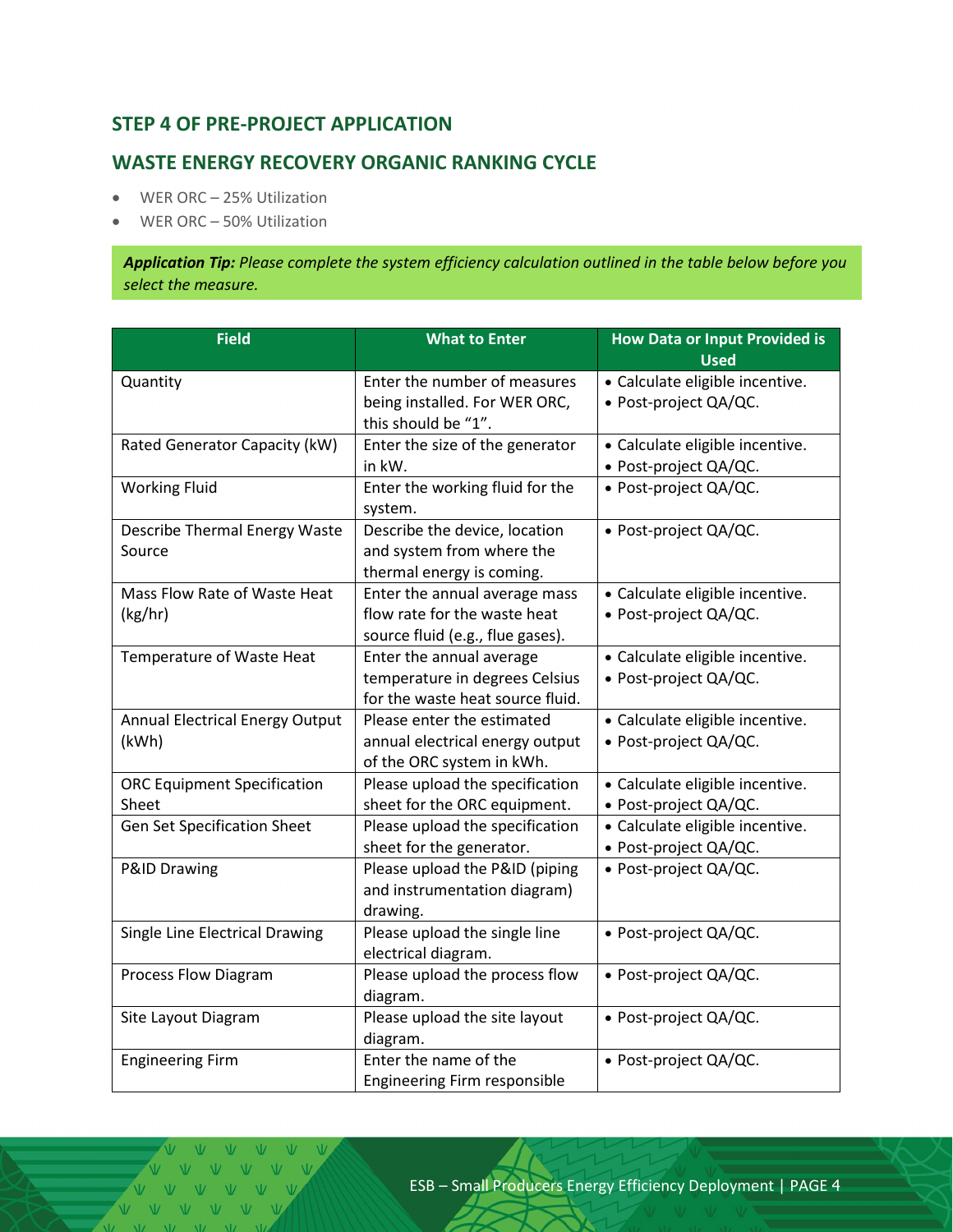|                                  | for the approval of the system     |                                 |  |
|----------------------------------|------------------------------------|---------------------------------|--|
|                                  | design.                            |                                 |  |
| <b>Engineer Name</b>             | Enter the name of the Engineer.    | · Post-project QA/QC.           |  |
|                                  |                                    |                                 |  |
|                                  | The engineer will need to be a     |                                 |  |
|                                  | professional engineer licensed     |                                 |  |
|                                  | to practise in Alberta.            |                                 |  |
| <b>Status of Interconnection</b> | Select from the list the status of | · Post-project QA/QC.           |  |
| Application                      | Interconnection Application:       |                                 |  |
|                                  | Not Applied                        |                                 |  |
|                                  | Applied                            |                                 |  |
|                                  | Approved                           |                                 |  |
| <b>Interconnection Form A</b>    | Upload both the                    | • Confirmation that application |  |
| Application                      | interconnection application and    | has been submitted.             |  |
|                                  | the supporting documents           |                                 |  |
|                                  | including the single line diagram  |                                 |  |
|                                  | if all the documents can be        |                                 |  |
|                                  | combined. If they cannot be        |                                 |  |
|                                  | combined, upload the               |                                 |  |
|                                  | supporting documents in Step 5     |                                 |  |
|                                  | (see below).                       |                                 |  |
| <b>Building Type</b>             | Select from the list the building  | • Calculate eligible incentive. |  |
|                                  | type:                              | • Post-project QA/QC.           |  |
|                                  | Office                             |                                 |  |
|                                  | Private School                     |                                 |  |
|                                  | Retail<br>$\bullet$                |                                 |  |
|                                  | Theater                            |                                 |  |
|                                  | Warehouse                          |                                 |  |
|                                  | Private Healthcare                 |                                 |  |
|                                  | Industrial                         |                                 |  |
|                                  | Other                              |                                 |  |
| Facility Area (Sq Ft)            | Enter the facility area in square  | · Calculate eligible incentive. |  |
|                                  | feet.                              | · Post-project QA/QC.           |  |
| <b>Facility Annual Hours of</b>  | Enter the facility annual hours    | • Calculate eligible incentive. |  |
| Operation                        | of operation.                      | • Post-project QA/QC.           |  |
|                                  | Please note that this is not the   |                                 |  |
|                                  | estimated annual hours of          |                                 |  |
|                                  | operation for the WER ORC          |                                 |  |
|                                  | system itself.                     |                                 |  |
| <b>Waste Energy Recovery ORC</b> | Enter the WER ORC annual           | • Calculate eligible incentive. |  |
| System Annual Hours of           | hours of operation.                | · Post-project QA/QC.           |  |
| Operation                        |                                    |                                 |  |
| Annualized Electric Energy Load  | Upload a document showing          | • Calculate eligible incentive. |  |
| Profile                          | the estimated monthly, daily, or   | • Post-project QA/QC.           |  |
|                                  | hourly electricity load for the    |                                 |  |
|                                  | building/facility.                 |                                 |  |

V V V V V V V V V V V V V V  $V = VV = VV = VV = V$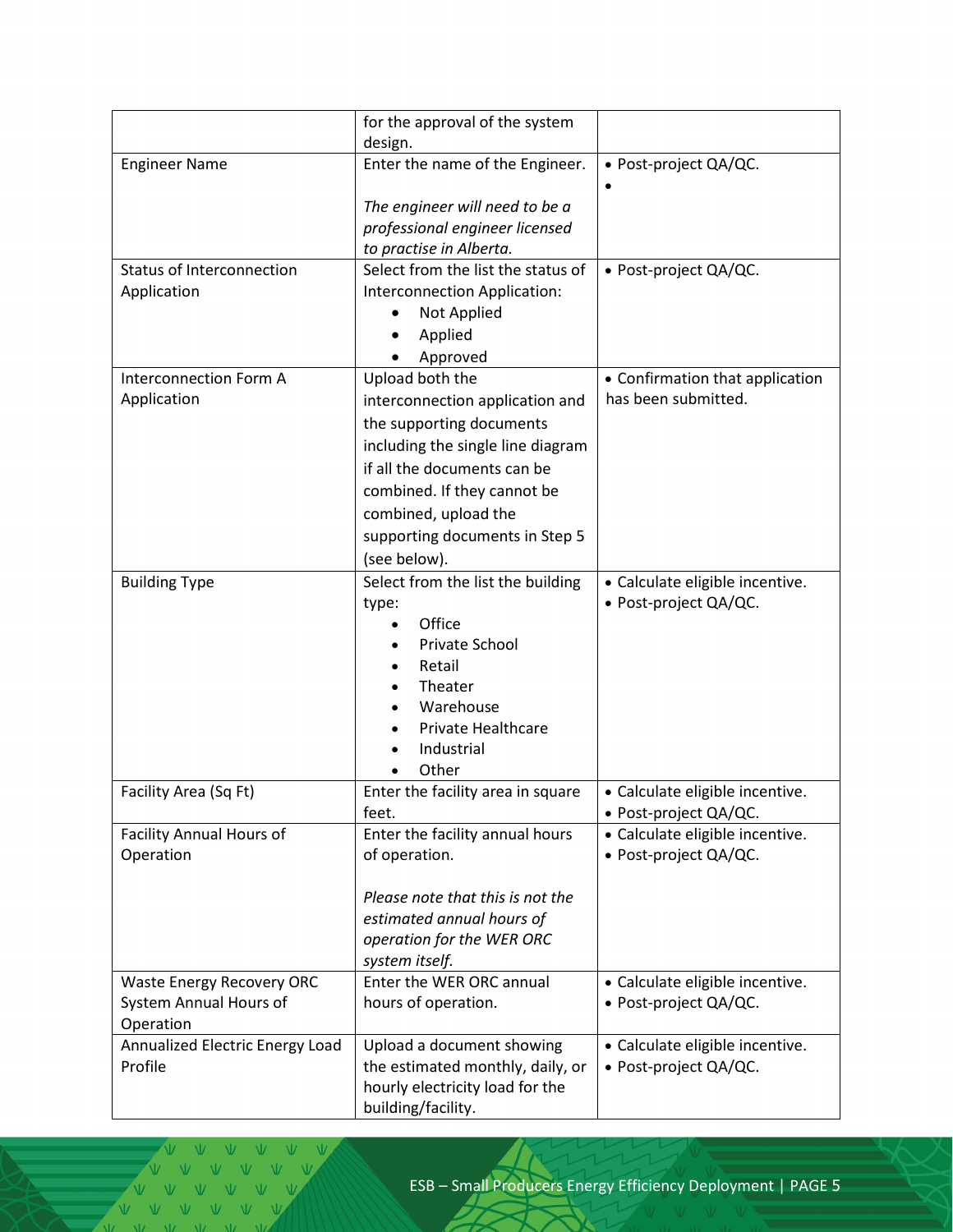| <b>Annualized Thermal Energy</b><br>Load Profile | Upload a document showing<br>the estimated monthly, daily, or<br>hourly thermal load for the<br>building/facility. | • Calculate eligible incentive.<br>• Post-project QA/QC. |  |
|--------------------------------------------------|--------------------------------------------------------------------------------------------------------------------|----------------------------------------------------------|--|
| <b>System Utilization Factor</b>                 | This is a calculated value.<br>The calculation is as follows:                                                      | • Calculate eligible incentive.<br>• Post-project QA/QC. |  |
|                                                  | Numerator: The annual hours<br>that the WER ORC system runs.                                                       |                                                          |  |
|                                                  | Denominator: 8760                                                                                                  |                                                          |  |
|                                                  | The System Utilization Factor is<br>the numerator divided by the<br>denominator.                                   |                                                          |  |
| Electricity Price (\$/kWh)                       | Enter the electricity cost in<br>\$/kWh.                                                                           | • Used for estimating energy<br>savings achieved.        |  |
| Gas Price $(\frac{\xi}{m^3})$                    | Enter the gas price in $\frac{\epsilon}{2}$ /m <sup>3</sup> .                                                      | • Used for estimating energy<br>savings achieved.        |  |
| Equipment & Material Costs                       | Enter equipment and material<br>costs as indicated on the invoice<br>/ final quote.                                | • Calculate eligible incentive.<br>• Post-project QA/QC. |  |
| Labour Cost                                      | Enter labour costs as indicated<br>on the invoice / final quote.                                                   | • Calculate eligible incentive.<br>• Post-project QA/QC. |  |
| Design Cost                                      | Enter design costs and include<br>all other costs as indicated on<br>the invoice / final quote.                    | · Calculate eligible incentive.<br>• Post-project QA/QC. |  |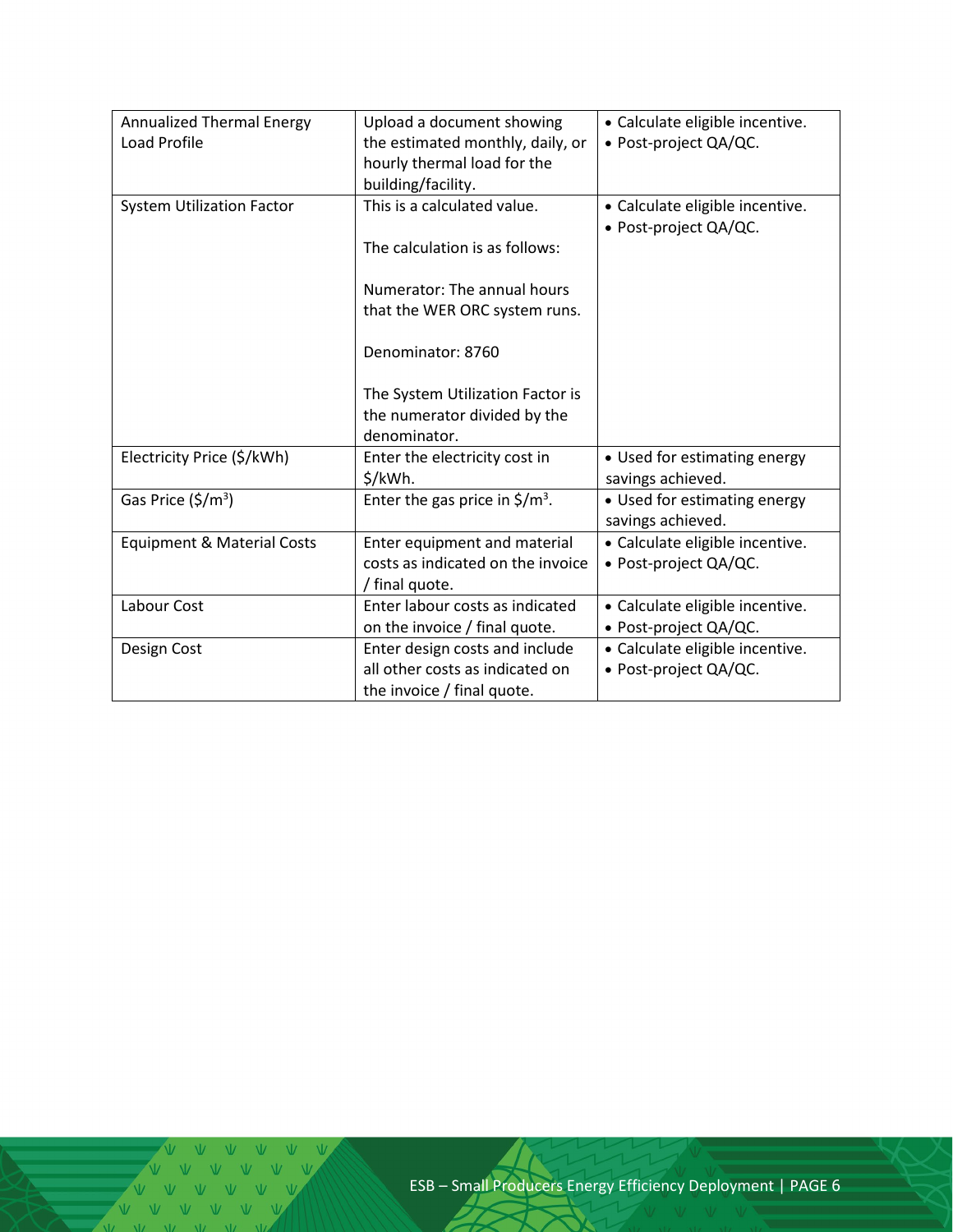#### <span id="page-6-0"></span>**STEP 5 OF PRE-PROJECT APPLICATION: WER ORC**

| <b>Field</b>                         | <b>What to Enter</b>                                                                                                                                                                                                                                                                                                                     | <b>How Data or Input Provided is</b><br><b>Used</b>                                                                     |
|--------------------------------------|------------------------------------------------------------------------------------------------------------------------------------------------------------------------------------------------------------------------------------------------------------------------------------------------------------------------------------------|-------------------------------------------------------------------------------------------------------------------------|
| Cost Quote                           | Quote or invoice should be<br>itemized to include quantity,<br>brand, model numbers for<br>equipment, applicant name,<br>contractor name, facility address<br>and date (Sample quote provided<br>in the Appendix). Costs should be<br>indicated separately for:<br><b>Equipment and Material</b><br>Labour<br>Design and Others<br>Taxes | Cross-reference against<br>$\bullet$<br>provided costs.<br>Calculate incentive cap.<br>Post-project QA/QC.<br>$\bullet$ |
| <b>Electricity Bill for Facility</b> | Upload the most recent electricity<br>bill available for the facility.                                                                                                                                                                                                                                                                   | Ascertain rate class.<br>$\bullet$                                                                                      |

#### <span id="page-6-1"></span>**POST-PROJECT APPLICATION**

Note that for the post-project application, you will be required to confirm that no changes were made from the pre-project application, unless an Application Change Approval Notice was issued by ERA. In terms of documents required, you will need to provide evidence of the following:

- Interconnection Agreement Approval
- Electrical and Installation Permits
- Invoice for Project Costs
- Proof of Payment for Project Costs
- Post-Project Photo
- Conditions stated in the Notice of Pre-Approval

Participants may be subject to a QA/QC check and may be asked for additional documentation or to facilitate a site visit.

ESB – Small Producers Energy Efficiency Deployment | PAGE 7